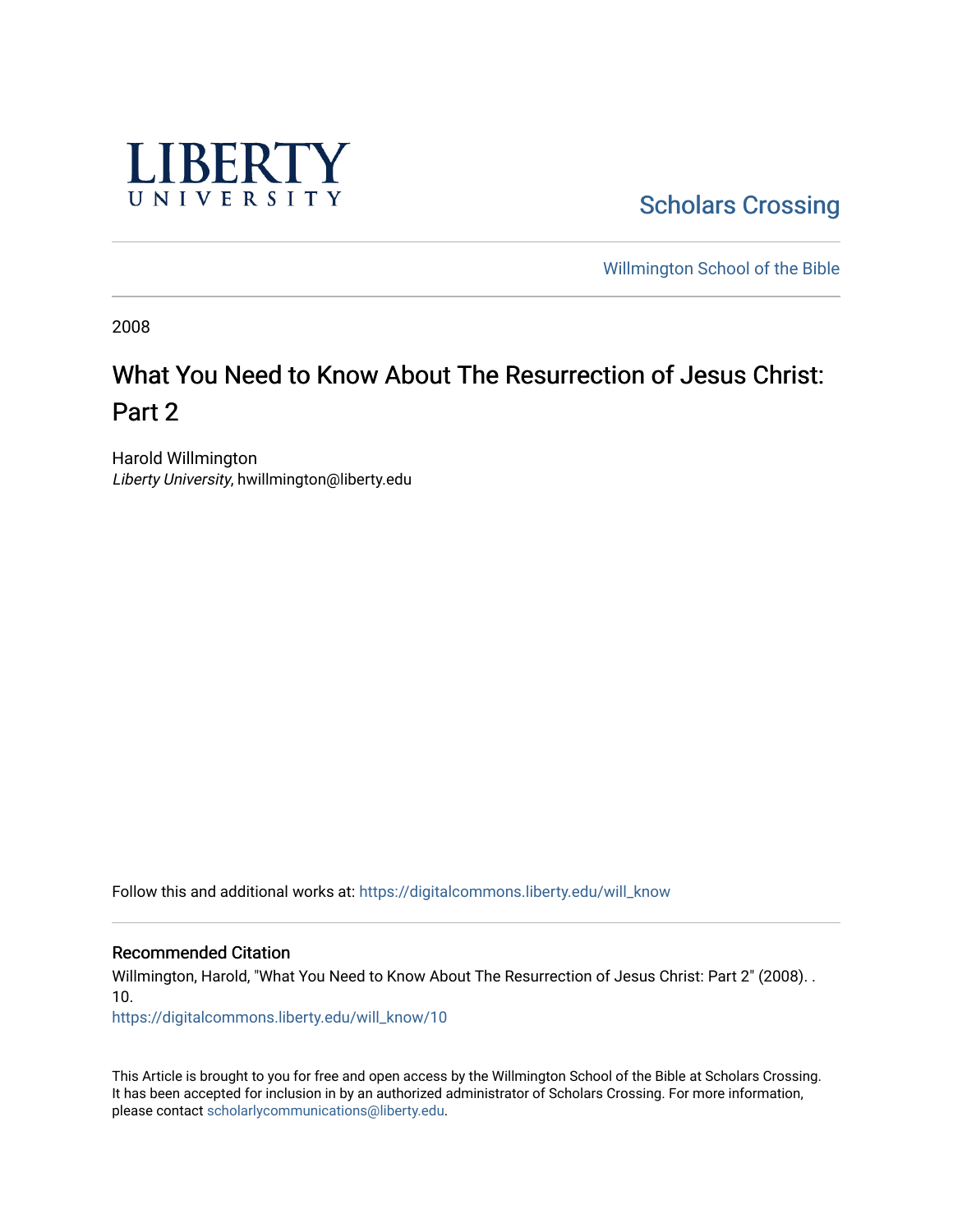## WHAT YOU NEED TO KNOW ABOUT THE RESURRECTION OF JESUS CHRIST: (PART TWO)

The scriptures describe five main results and accomplishments:

## A. In relation to the saved:

- 1. Immediate blessings
	- a. A guarantee of our justification "Who was delivered for our offences, and was raised again for our justification" (Rom. 4:25)
	- b. A guarantee of present day power and strength "And what is the exceeding greatness of his power to us-ward who believe, according to the working of his mighty power ... Which is his body, the fulness of him that filleth all in all" (Eph. 1:19, 23).
	- c. A guarantee of fruitful labor "Therefore, my beloved brethren, be ye stedfast, unmoveable, always abounding in the work of the Lord, forasmuch as ye know that your labour is not in vain in the Lord" (1 Cor. 15:58).
	- d. A guarantee of our own resurrection "Knowing that he which raised up the Lord Jesus shall raise up us also by Jesus, and shall present us with you" (2 Cor. 4:14).
- 2. Future blessings
	- a. Exchanging corruption for incorruption "So also is the resurrection of the dead. It is sown in corruption; it is raised in incorruption" (1 Cor. 15:42).
	- b. Exchanging dishonor for glory "It is sown in dishonor, it is raised in glory" (1 Cor. 15:43a).
	- c. Exchanging weakness for power "It is sown in weakness; it is raised in power" (1 Cor. 15:43b).
	- d. Exchanging a material body for a spiritual body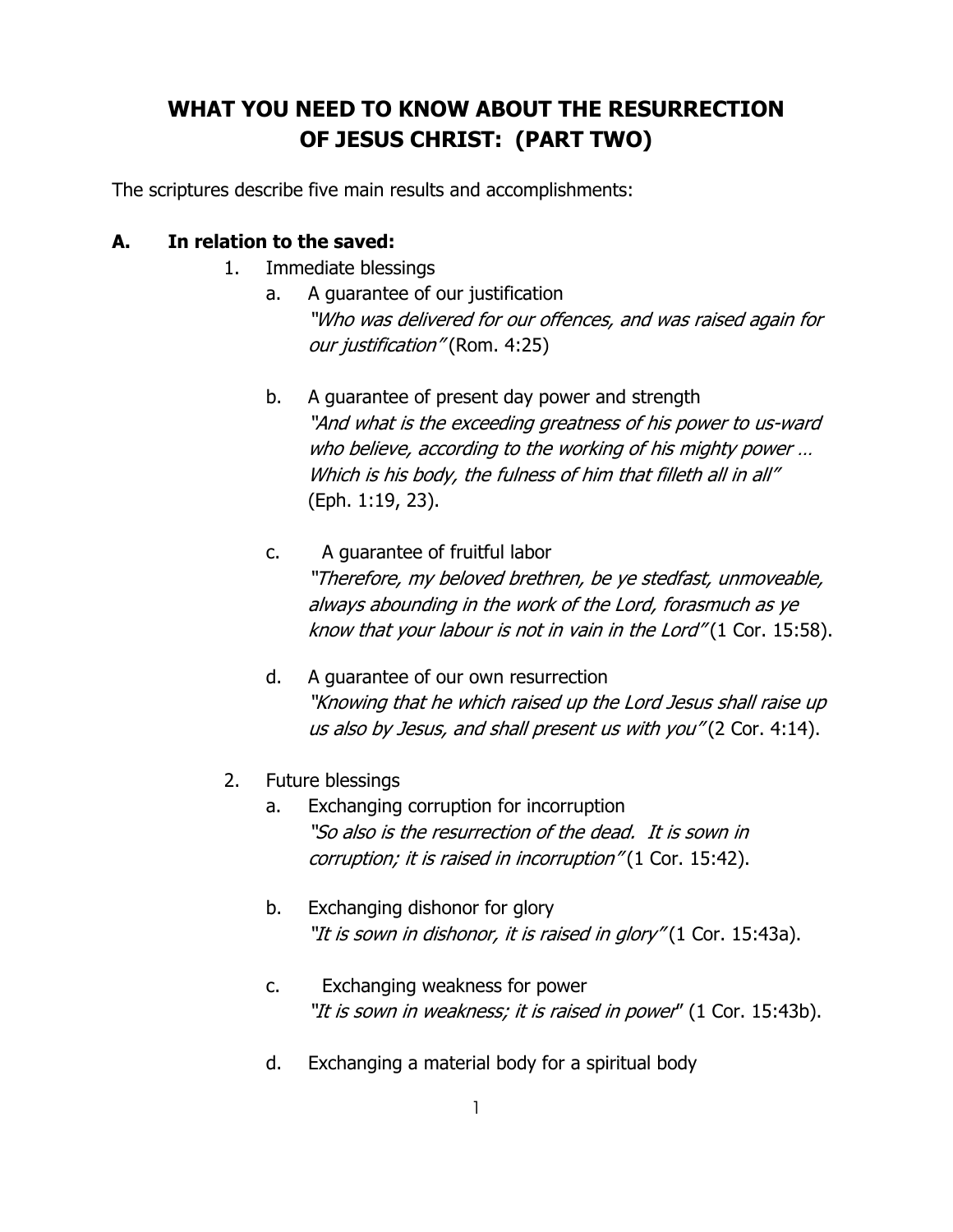"It is sown a natural body; it is raised a spiritual body. There is a natural body, and there is a spiritual body" (1 Cor. 15:44).

- (1) Question: What is the difference between a material body and a spiritual body?
- (2) Suggested illustration:

Imagine a book with a loose sheet of paper placed inside. In this illustration the book will represent the body of the believer and the loose sheet of paper his spirit. In this earthly life, for the most part, it is the body that controls (or limits) the spirit as the book would enclose the sheet.

Jesus Himself once observed that when He spoke to three sleepy disciples in Gethsemane: "The spirit indeed is willing, but the flesh is weak" (Matt. 26:41). This is simply to say that all too often the physical infirmities of our bodies limit or even prevent our desired service for Christ. Think of the missionaries forced to leave their field of service due to serious health problems. In other words, down here it is the body, master/spirit servant relationship.

However, remove the loose sheet and wrap it around the book. Now you have the same elements but a totally different arrangement, whereby the spirit is the master and the body its servant!

 (3) Glorious conclusion: The heavenly body, after being transformed into glorified flesh and bone at the Rapture will be in happy and everlasting subjection to the spirit, never again to be plagued by sickness, aging, etc., or limited by the laws of time and gravity! This then, is the difference between the earthly, physical, and the heavenly, spiritual body!

## B. In relation to the unsaved:

I believe it can be safely assumed that if a lost person would suddenly decide to attend church during one given Sunday out of the year it would probably be Easter Sunday morning.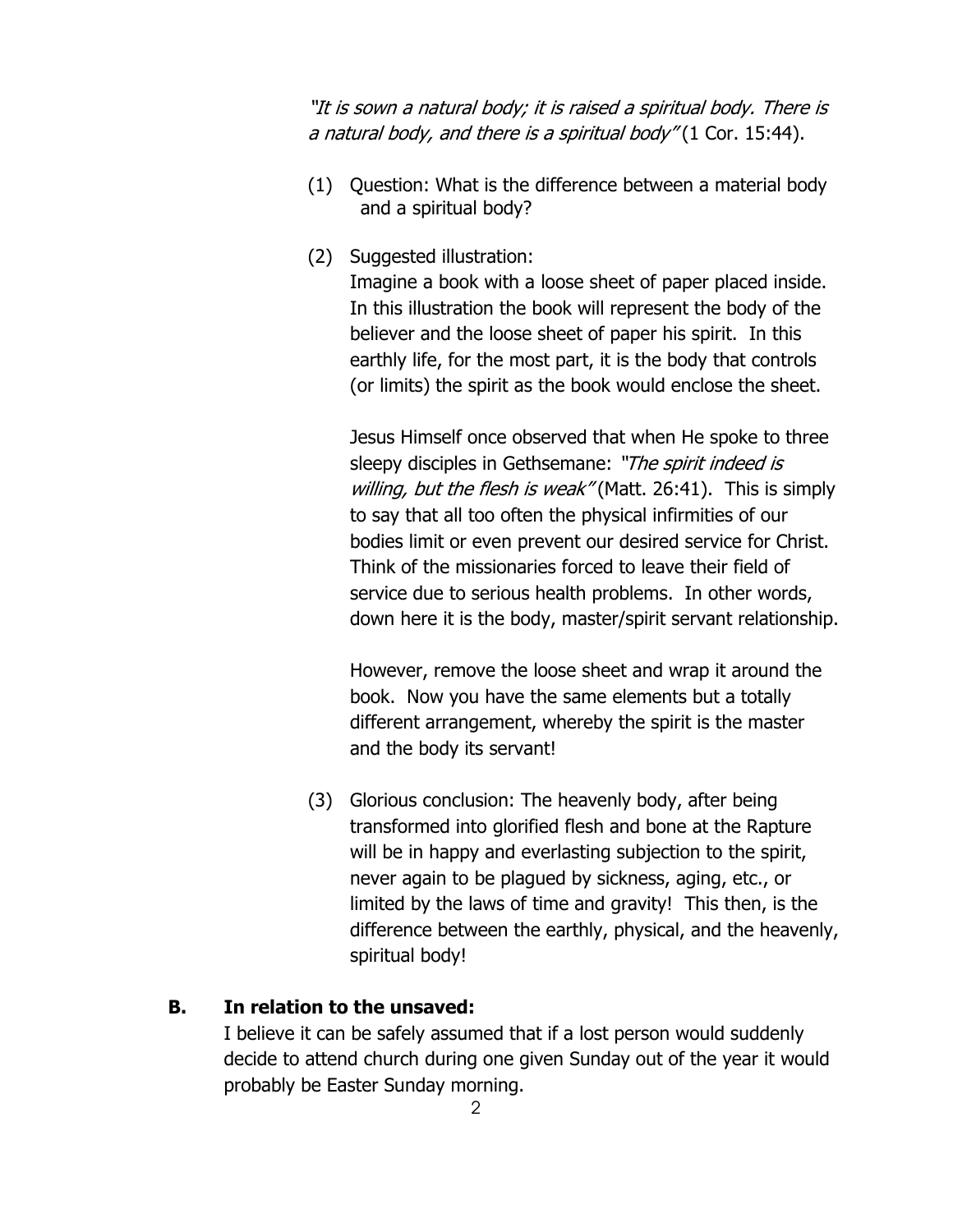However, for that person (who might attend only to be seen, having no desire to accept Christ), resurrection Sunday would be the worst possible choice, for that Sunday serves as a warning of the future and frightful Great White Throne Judgment!

- 1. Paul declared this judgment during his Mar's Hill sermon: "Because he hath appointed a day, in the which he will judge the world in righteousness by that man whom he hath ordained; whereof he hath given assurance unto all men, in that he hath raised him from the dead" (Acts 17:31).
- 2. John later described this judgment:

"And I saw a great white throne, and him that sat on it, from whose face the earth and the heaven fled away; and there was found no place for them. And I saw the dead, small and great, stand before God; and the books were opened: and another book was opened, which is the book of life: and the dead were judged out of those things which were written in the books, according to their works … And whosoever was not found written in the book of life was cast into the lake of fire" (Rev. 20:11, 12, 15).

#### C. In relation to the Savior

 1. It is the mark of His deity. "Him God raised up the third day, and shewed him openly" (Acts 10:40).

"And declared to be the Son of God with power, according to the spirit of holiness, by the resurrection from the dead" (Rom. 1:4).

2. It is the springboard of His exaltation.

"The God of our fathers raised up Jesus, whom ye slew and hanged on a tree. Him hath God exalted with his right hand to be a Prince and a Saviour, for to give repentance to Israel, and forgiveness of sins" (Acts 5:30, 31).

"Wherefore God also hath highly exalted him, and given him a name which is above every name: That at the name of Jesus every knee should bow, of things in heaven, and things in earth, and things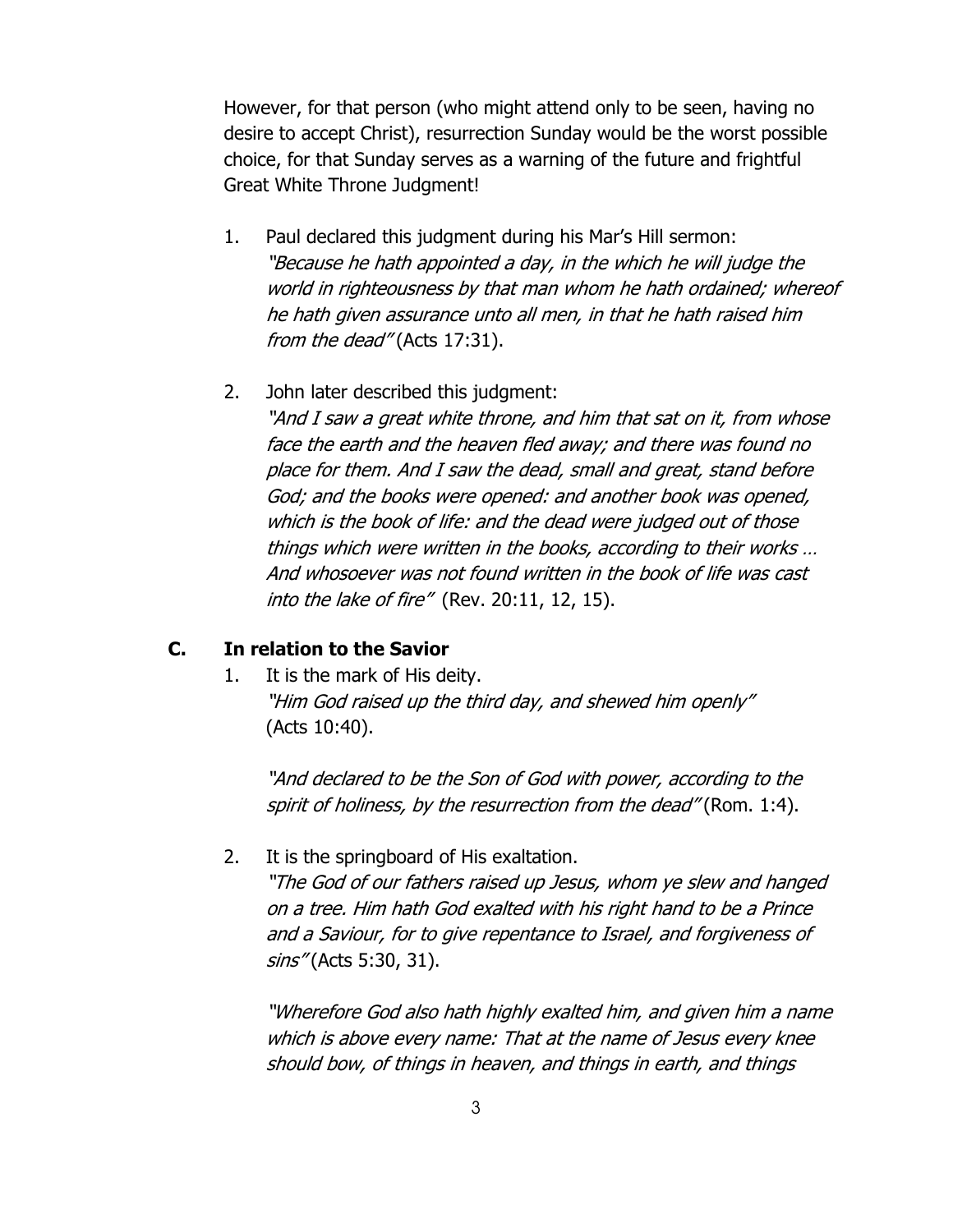under the earth; And that every tongue should confess that Jesus Christ is Lord, to the glory of God the Father" (Phil. 2:9-11).

"And every creature which is in heaven, and on the earth, and under the earth, and such as are in the sea, and all that are in them, heard I saying, Blessing, and honour, and glory, and power, be unto him that sitteth upon the throne, and unto the Lamb for ever and ever" (Rev. 5:13).

 3. It marks the beginning of His headship over the church. "And what is the exceeding greatness of his power to us-ward who believe, according to the working of his mighty power, Which he wrought in Christ, when he raised him from the dead, and set him at his own right hand in the heavenly places, Far above all principality, and power, and might, and dominion, and every name that is named, not only in this world, but also in that which is to come: And hath put all things under his feet, and gave him to be the head over all things to the church, Which is his body, the fulness of him that filleth all in all" (Eph.  $1:19-23$ ).

### D. In relation to Satan

"And the God of peace shall bruise Satan under your feet shortly. The grace of our Lord Jesus Christ be with you. Amen" (Rom. 16:20).

"Forasmuch then as the children are partakers of flesh and blood, he also himself likewise took part of the same; that through death he might destroy him that had the power of death, that is, the devil" (Heb. 2:14).

As one considers the unspeakable cruelty that human beings have imposed upon other human beings throughout recorded history (such as the holocaust, etc.), it may well seem these verses ring hollow indeed. Did the death and resurrection of Jesus Christ really signify total victory over the devil? If so, why is he allowed to continue his malicious and murderous reign over this earth? Is Satan not aware that he is both a defeated and doomed foe? On the surface, hard questions indeed! However, an event at the end of World War II may help by way of illustration and application to answer these probing questions.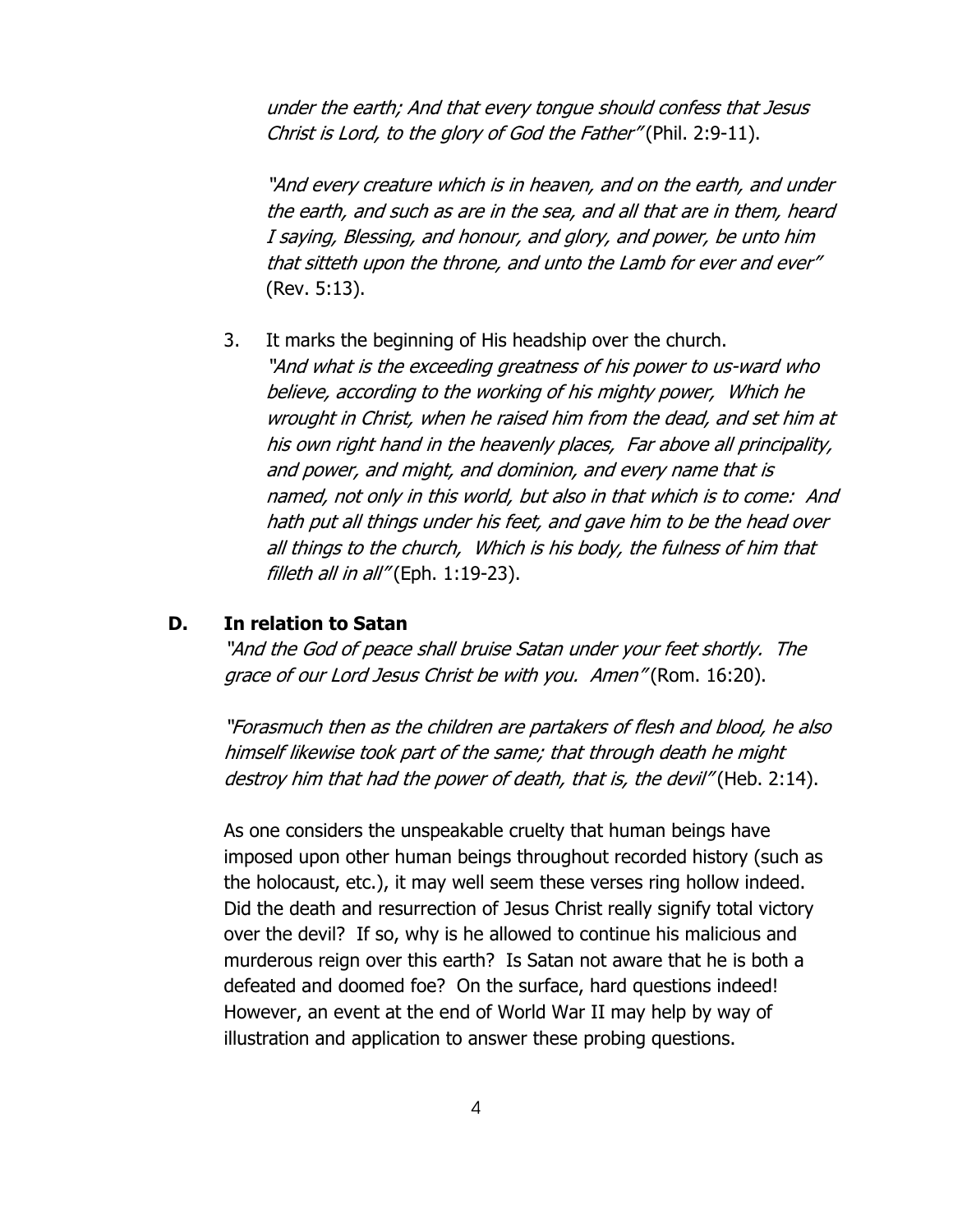On August 6 and 9, 1945, the first two atomic bombs were dropped upon the Japanese cities of Hiroshima and Nagasaki. In one blinding instant over 150,000 people perished. Some were blown apart, others burned alive, still others crushed by fallen objects, and many were actually vaporized by the terrible heat. However, a number of the survivors who may have escaped the initial blast perhaps without a single scratch or cut were, nevertheless doomed to die in the near future by a frightful and (up to that time) unknown terror called radiation poisoning. Stated another way, these poor people were, practically speaking, as dead as the original bomb victims.

What is being proposed here is that Satan was being subjected to a double and lethal dose of divinely induced spiritual radiation poisoning, with the first being administered on the cross and the second inside the tomb!

Thus, while the devil may at present appear and act as if he survived God's wrath untroubled, he is, in reality, a doomed foe whose time is running out.

Martin Luther may well have had all this in mind when he wrote the third stanza of his great hymn, A Mighty Fortress Is Our God. Note the stirring words:

 And tho this world, with devils filled, should threaten to undo us, We will not fear, for God hath willed His truth to triumph thru us. The prince of darkness grim, we tremble not for him—His rage we Can endure, for lo, his doom is sure: One little word shall fell him.

#### E. In relation to the Sabbath

It has been correctly observed that all of God's past, present, and future activities can be scripturally placed under one of two major categories. These are:

- 1. His work in creation (Gen. 1, 2)
- 2. His work in redemption (Matt. 26, 27)